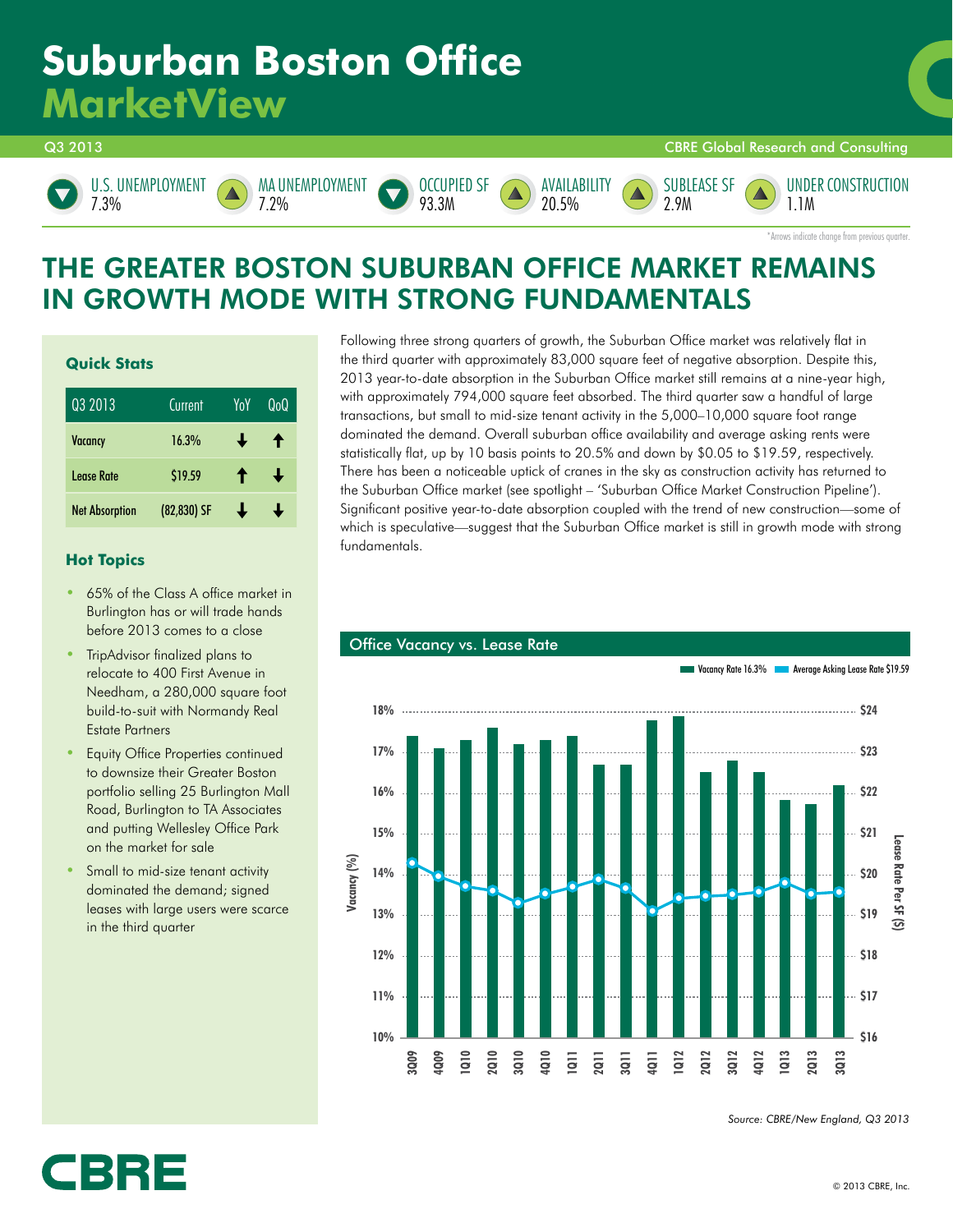#### **Metro North**

- The Metro North submarket posted 76,000 square feet of negative absorption in the third quarter, pushing availability up by 40 basis points quarter-over-quarter. Overall demand was flat during the summer months in the North, but tenant activity in secondary markets surrounding Burlington picked up—Billerica, Bedford, Woburn and Wilmington—as tenants began to seek rent relief from Burlington. Demand is expected to return in the fourth quarter; as summer vacations have ended, decisions are ready to be finalized and confidence in the economy continues to strengthen.
- Microline Surgical, Inc. completed the largest transaction of the quarter relocating to 68,000 square feet at 50 Dunham Road in Beverly. Previously located in 54,000 square feet at Cummings Center in Beverly, this new location will accommodate their current and future growth needs. TASC leased 23,300 square feet at 35 New England Business Center in Andover, taking over the space that struggling Research in Motion (RIM) occupied.
- The flurry of investment sales in Burlington continued in the third quarter leading to a staggering statistic—ownership of 65% of the Class A office market in Burlington has or will trade hands before 2013 comes to a close. The Davis Companies purchased Burlington Centre, a 490,000 square foot four-property portfolio, for \$109 million with plans to create a collaborative campus setting with full amenities. Equity Office Properties sold off another property in their portfolio, 25 Burlington Mall Road. The 285,400 square foot building was purchased by TA Associates for \$77 million. Earlier in the year Equity Office also sold the one million square foot New England Executive Park to National Development and Charles River Investors for \$216 million. There is currently more than 650,000 square feet on the market with 1 & 3 Burlington Woods (under contract), 5 Burlington Woods, 10 & 20 Mall Road and 77 South Bedford Street (under contract) all expected to close in the fourth quarter. These new ownership changes, combined with tenant demand, is expected to continue to drive Class A rents up in Burlington.

#### **Metro West**

• The overall Metro West submarket posted negative absorption of approximately 71,000 square feet in the third quarter; the first quarter of negative growth since the third quarter of 2012. Small users in the 5,000–10,000 square foot range drove tenant activity, while large tenant activity was sparse.

- The Route 128 West submarket was the only Metro West submarket to show signs of growth in the third quarter as the market absorbed 107,000 square feet of space and availability decreased by 40 basis points to 15.8%. TripAdvisor LLC completed plans to relocate to 280,000 square feet of new construction at 400 First Avenue in Needham, doubling their existing footprint in Newton in a building developed by Normandy Real Estate Partners to enhance their corporate culture. Global Partners will expand by 40,000 square feet after leasing 72,000 square feet at 800 South Street in Waltham. uniQure also announced plans to establish it's regional headquarters in Lexington, leasing 53,000 square feet at 113 Hartwell Avenue.
- The Framingham Natick submarket offered mixed signals in the third quarter. Despite a negative statistical quarter, 119,000 square feet of negative absorption driven by Mathworks making 200,000 square feet at the old Boston Scientific headquarters available, vacancy decreased by 10 basis points to 8.5%, the lowest point since the fourth quarter of 2010. International Data Group (IDG) completed a blend and extend renewal for 92,000 square feet of office space at 492 Old Connecticut Path in Framingham. Heart Ware subleased 58,000 square feet of office space from The TJX Companies at 500 Old Connecticut Path.

#### **Metro South**

- The Metro South submarket posted 65,000 square feet of positive absorption in the third quarter. This pushed availability down by 30 basis points to 24.7%, its lowest point since the first quarter of 2010. Average asking rents increased \$0.43 quarterover-quarter to \$18.95, its highest point since the second quarter of 2009. While modest, these movements suggest that the Metro South is in continued growth mode.
- Several large tenants are currently feeling out the market in the Metro South and their final decisions will shape the near future of the submarket. Dunkin' Brands, New York Life, Siemens and Haemonetics are all in the market for 100,000+ square feet of office space.

| <b>Tenant</b>                     | <b>Address</b>                               | <b>SF</b> | <b>Submarket</b>         | <b>Type</b>                            |
|-----------------------------------|----------------------------------------------|-----------|--------------------------|----------------------------------------|
| <b>TripAdvisor</b>                | 400 First Avenue, Needham                    | 280,000   | <b>128 West</b>          | Relocation/Expansion/<br>Build-to-suit |
| International Data Group<br>(IDG) | 492 Old Connecticut Path Road,<br>Framingham | 92,000    | Framingham/Natick        | Renewal                                |
| <b>ADP</b>                        | 123 Felton Street, Marlborough               | 72,000    | Route 495/Mass Pike West | Renewal                                |
| Global Partners                   | 800 South Street, Waltham                    | 72,000    | Route 128 West           | Renewal/Expansion                      |
| Microline Surgical                | 50 Dunham Road, Beverly                      | 68,000    | 128 North                | Relocation/Expansion                   |
| <b>Verizon Communications</b>     | 600 Technology Park Drive, Lowell            | 56,000    | Route 3 North            | <b>New</b>                             |
| uniQure                           | 113 Hartwell Avenue, Lexington               | 53,000    | <b>128 West</b>          | <b>New</b>                             |

#### **Transactions of Note**

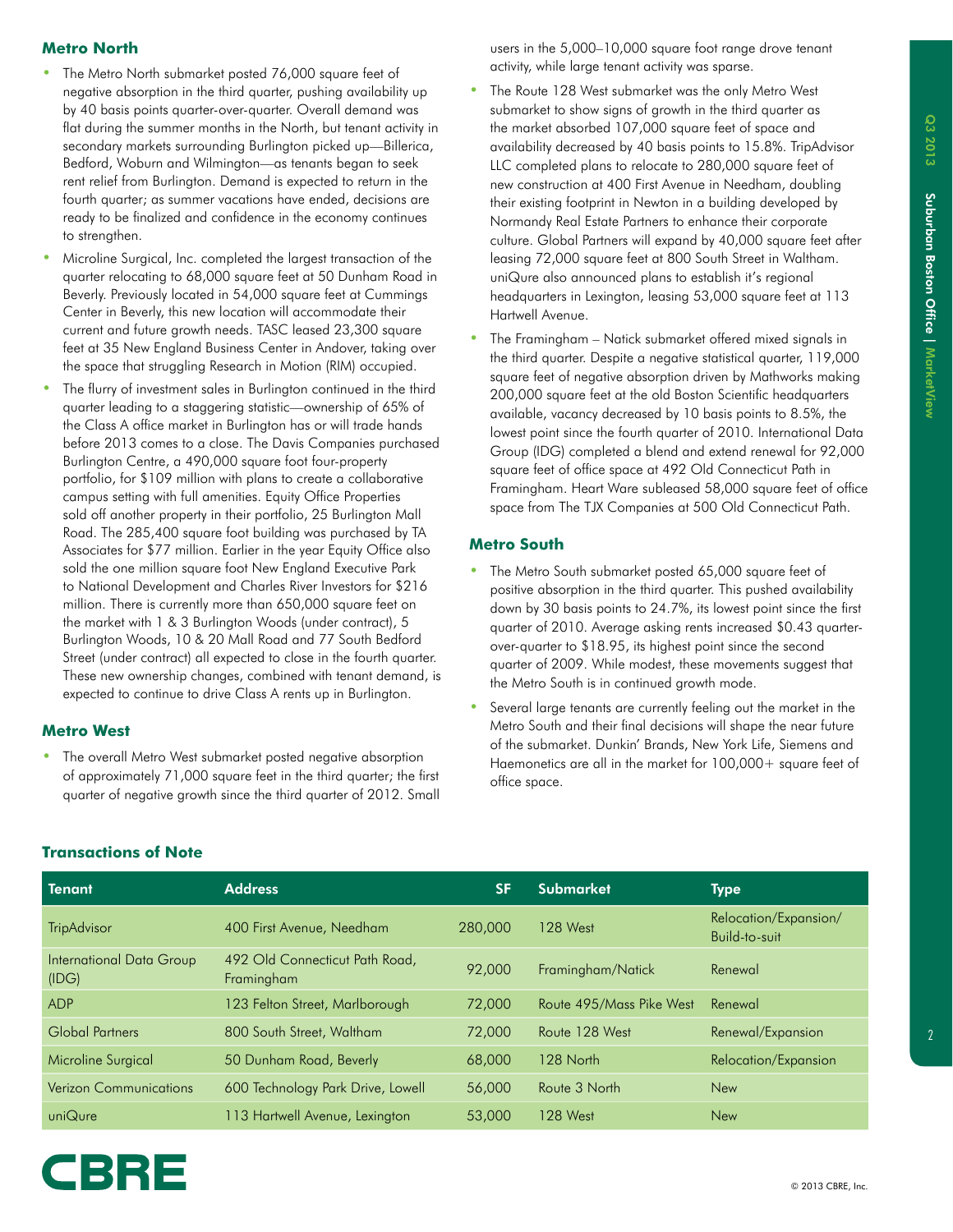## SUBURBAN CONSTRUCTION SPOTLIGHT

With more than 1.4 million square feet currently under construction and more than 1 million square feet expected to break ground in the near future the cranes have returned to change the Suburban landscape. Although buildto-suit activity remains dominant, speculative development is beginning to return after almost a decade with three projects under construction or in the immediate pipeline. The Congress Group plans to redevelop 125 Pennsylvania Avenue in Framingham on a spec basis is driven by continued confidence in the strength of the market, as well as the existing lack of large blocks in the Framingham Office market. With only two other options in Framingham, 125 Pennsylvania Avenue is positioned to attract strong activity and lease up quickly.

| RUILT-TO-SUIT<br><b>ACTIVITY</b> | <b>KEURIG</b>                               | <b>OO</b> tripadvisor <sup>®</sup>             | <b>IRON MOUNTAIN</b>                                      |  |
|----------------------------------|---------------------------------------------|------------------------------------------------|-----------------------------------------------------------|--|
|                                  | <b>63 SOUTH AVENUE</b><br><b>BURLINGTON</b> | <b>CENTER 128</b><br>400 FIRST STREET, NEEDHAM | <b>171 BEARFOOT ROAD</b><br><b>NORTHBOROUGH</b>           |  |
|                                  |                                             |                                                |                                                           |  |
| <b>STATUS</b>                    | <b>Under Construction</b>                   | <b>Under Construction</b>                      | <b>Under Construction</b>                                 |  |
| <b>EST. COMPLETION</b>           | 3Q 2014                                     | 2015                                           | 2014                                                      |  |
| <b>OFFICE SPACE (SF)</b>         | 424,000                                     | $280,000 +$                                    | 30,000 (Data Center)                                      |  |
| <b>MAJOR TENANT(S)</b>           | Keurig                                      | <b>TripAdvisor</b>                             | <b>Iron Mountain</b>                                      |  |
| <b>OWNER</b>                     | <b>The Gutierrez Company</b>                | Normandy                                       | <b>Iron Mountain</b>                                      |  |
| <b>SPACE USE/SPACE NOTES</b>     | <b>Office/R&amp;D Facility</b>              | Office                                         | Data Center; Expected to be<br><b>LEED Gold Certified</b> |  |





**125 PENNSYLVANIA AVE** FRAMINGHAM



**BOSTON LANDING BRIGHTON** 



**ASSEMBLEY ROW** SOMERVILLE

| <b>TENANT</b>                                    | N/A                       | <b>New Balance</b>           | N/A                                    |
|--------------------------------------------------|---------------------------|------------------------------|----------------------------------------|
| <b>STATUS</b>                                    | Proposed                  | <b>Moving Dirt</b>           | <b>Under Construction</b>              |
| <b>EST. COMPLETION</b>                           | 2015                      | 2016                         | 2014                                   |
| <b>OFFICE SPACE (SF)</b>                         | 85,000                    | 650,000                      | $100.000 +$                            |
| <b>OWNER</b>                                     | The Congress Group        | <b>New Balance</b>           | <b>Federal Realty Investment Trust</b> |
| <b>SPACE USE/SPACE NOTES</b> Office or Lab Space | Subdividable to 20,000 sf | Office/Retail/Sports Complex | <b>Office/Retail</b>                   |

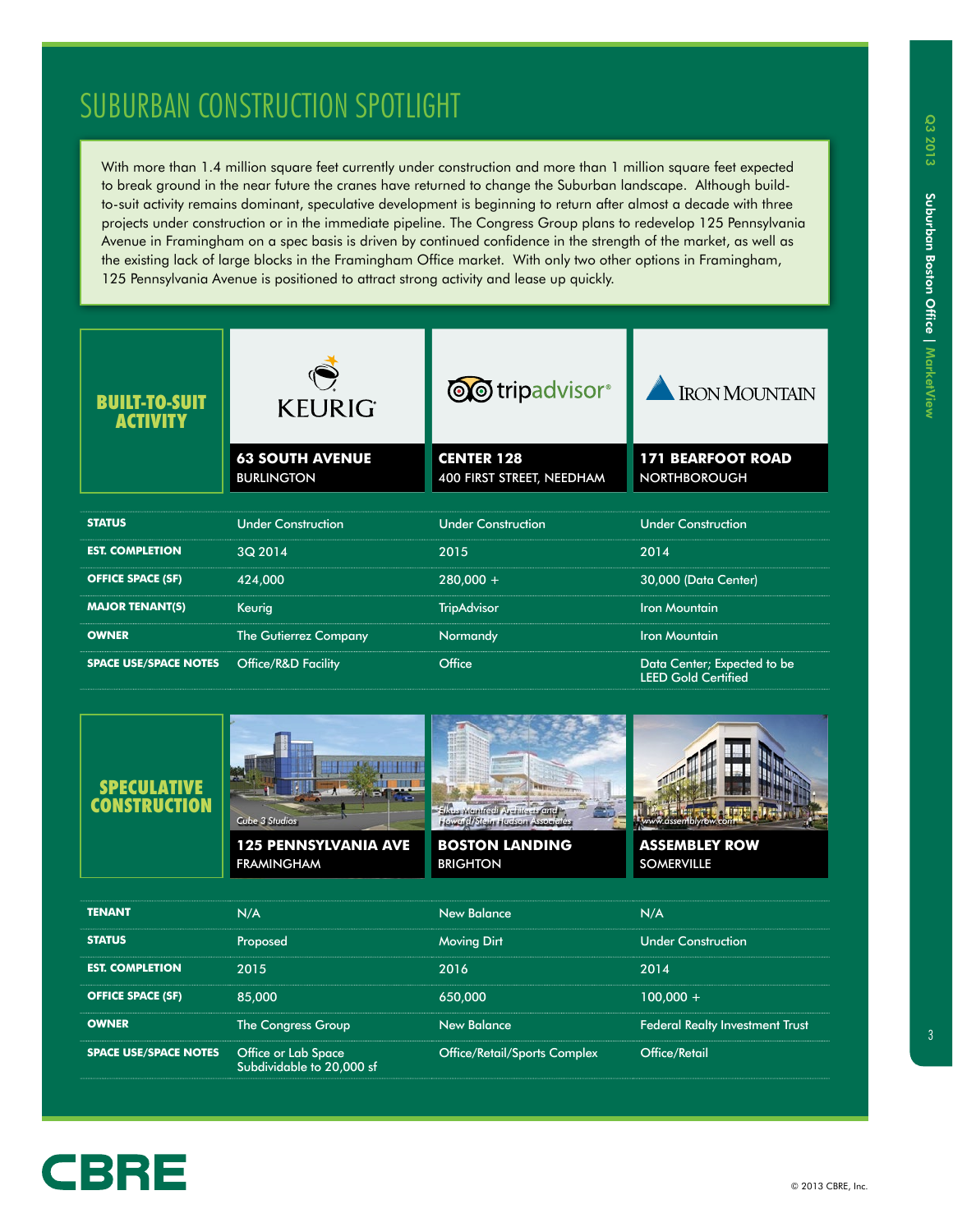#### **Market Statistics**

| <b>Market</b>                  | <b>Rentable Area</b><br>(SF) | <b>Availability</b><br>Rate % | <b>Vacancy</b><br>Rate % | <b>Sublease</b><br>Rate % | <b>Quarterly Net</b><br><b>Absorption (SF)</b> | Avg. Asking<br>Rent (\$/SF/YR) |
|--------------------------------|------------------------------|-------------------------------|--------------------------|---------------------------|------------------------------------------------|--------------------------------|
| <b>Close-In Suburbs North</b>  | 4,147,746                    | 14.6%                         | 11.6%                    | 2.1%                      | 40,169                                         | \$17.79                        |
| Route 128 - North              | 19,450,952                   | 17.8%                         | 13.8%                    | 3.5%                      | (27, 838)                                      | \$19.84                        |
| Route 495 - Northeast          | 5,096,155                    | 26.7%                         | 22.9%                    | $0.4\%$                   | (76, 246)                                      | \$15.51                        |
| Route 3 - North                | 14,095,189                   | 23.6%                         | 17.8%                    | 2.9%                      | (12, 335)                                      | \$15.69                        |
| <b>Metro North</b>             | 42,790,042                   | 20.5%                         | 16.0%                    | 2.8%                      | (76, 250)                                      | \$17.39                        |
| Route 128 - West               | 27,173,546                   | 15.8%                         | 12.1%                    | 3.3%                      | 107,574                                        | \$27.20                        |
| Framingham - Natick            | 7,400,007                    | 13.1%                         | 8.5%                     | $0.6\%$                   | (119,096)                                      | \$20.31                        |
| Route 495 - Route 2 West       | 4,735,123                    | 24.3%                         | 20.0%                    | 3.4%                      | (3, 395)                                       | \$14.32                        |
| Route 495 - Mass Pike West     | 13,484,898                   | 27.9%                         | 23.2%                    | 2.8%                      | (56, 396)                                      | \$17.18                        |
| <b>Metro West</b>              | 52,793,574                   | 19.2%                         | 15.1%                    | 2.8%                      | (71, 313)                                      | \$21.06                        |
| Route 128 - South              | 13,747,707                   | 24.7%                         | 21.5%                    | 1.1%                      | 45,005                                         | \$19.76                        |
| Route 495 - South              | 2,190,950                    | 24.6%                         | 18.4%                    | 0.7%                      | 19,728                                         | \$15.00                        |
| <b>Metro South</b>             | 15,938,657                   | 24.7%                         | 21.1%                    | $1.1\%$                   | 64,733                                         | \$18.95                        |
| <b>Overall Suburban Office</b> | 111,522,273                  | 20.5%                         | 16.3%                    | 2.6%                      | (82, 830)                                      | (Gross) \$19.59                |

#### **Employment Trends – Creative Office Outpacing the Market**

In August 2013, non-farm employment in the Greater Boston area grew to approximately 1.7 million jobs. Of the total, roughly 205,000 jobs were in jobs that occupy creative office space. The jobs are diversified and extend into many industries such as publishing, high tech, architecture and software. These jobs currently account for 12% of the total office-using jobs in Greater Boston. Compared to last year, creative office employment grew by 6.1% in August 2013 and only 2.9% in 2012. Led by the high tech industry which grew by approximately 13.7%, creative office users are having a significant impact on the health of the office market throughout the region.



*Source: www.bls.gov*

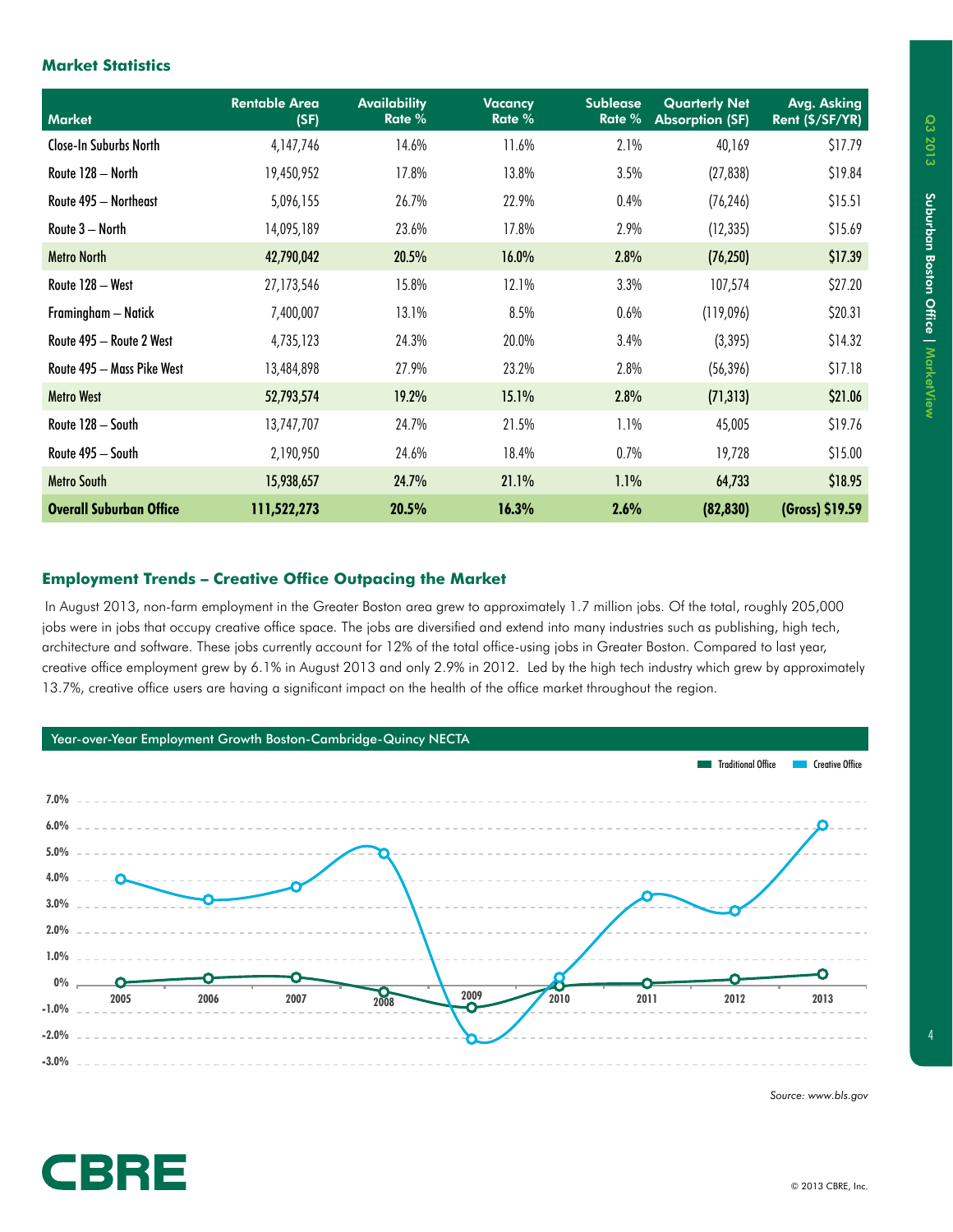#### **Average Asking Rents**

Overall asking rents in the suburban markets decreased slightly in the third quarter to \$19.59 per square foot, gross. 128 North saw the largest appreciation in rent this quarter, rising \$0.49 per square foot, as landlords continue to push rents in that market. The Framingham – Natick submarket in the third quarter saw average asking rents increase by \$0.35 to \$20.31 per square foot, the highest point since the fourth quarter of 2009. Route 128 West saw the largest decrease in asking rents, decreasing by \$0.30 per square foot this quarter, a direct result of high-quality space being leased thus reducing the inventory. Overall rent growth in the Metro South was the strongest of all the submarkets, up \$0.43 to \$18.95 per square foot.



*Source: CBRE/New England, Q3 2013*

#### **Net Absorption**

Kicking off the second half of 2013, the overall Suburban Office market experienced 83,000 square feet of negative absorption. Despite this, 2013 year-to-date absorption in the Suburban Office market still remains at a nine-year high, with approximately 794,000 square feet absorbed. Absorption in the Metro North and West submarkets was slightly negative across the boards, with the Route 128 – West region being the only one to post positive absorption (of 108,000 square feet), marking the 14th consecutive quarter of positive absorption. The Metro South was the only submarket to post positive absorption overall at 65,000 square feet.



*Source: CBRE/New England, Q3 2013*

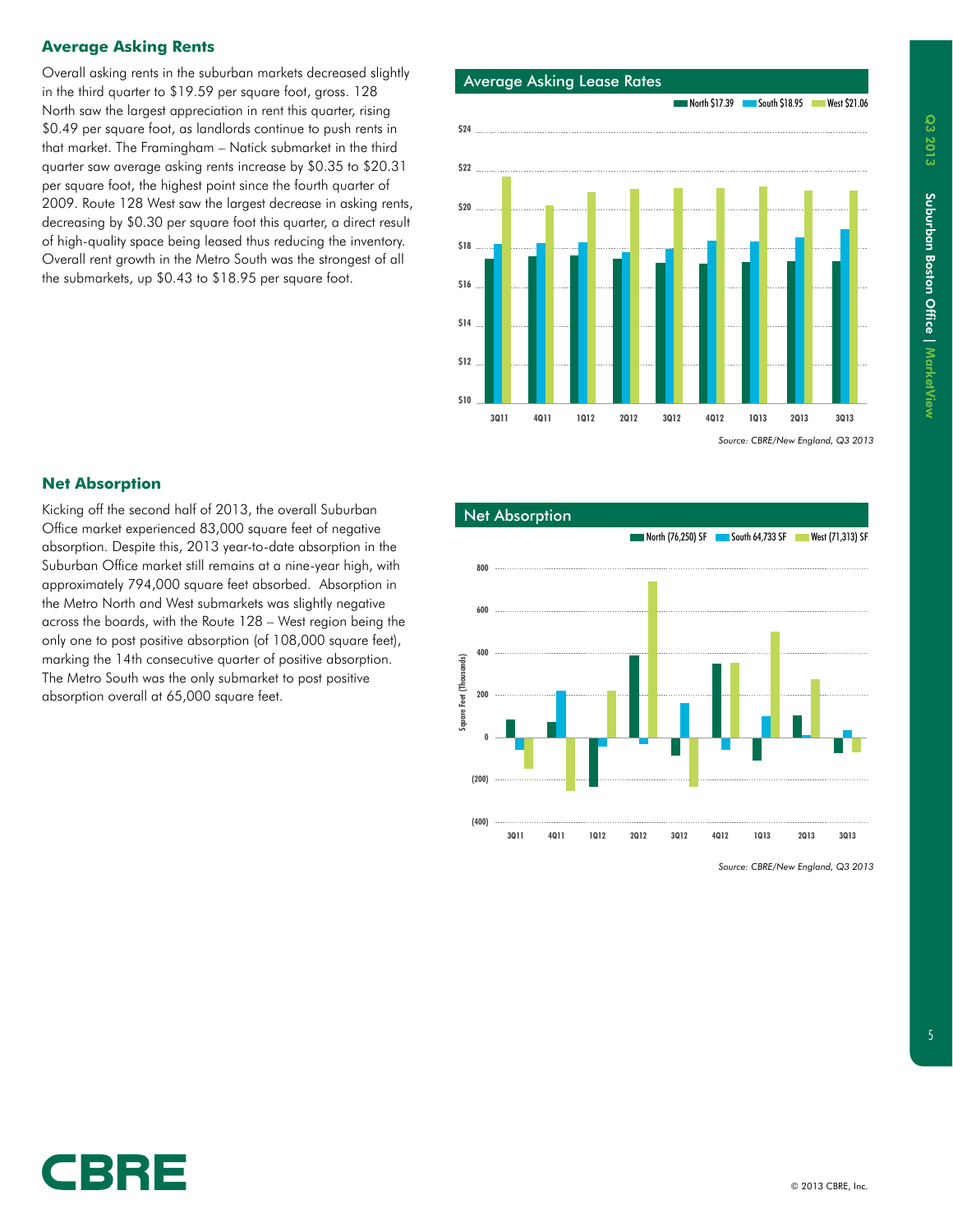### **DEFINITIONS**

#### **Average Asking Lease Rate**

Rate determined by multiplying the asking gross lease rate for each building by its available space, summing the products, then dividing by the sum of the available space with net leases for all buildings in the summary.

#### **Gross Leases**

Includes all lease types whereby the tenant pays an agreed rent plus estimated average monthly costs of the operating expenses and taxes for the property, including utilities, insurance and/or maintenance expenses.

#### **Market Coverage**

Includes all competitive buildings in CBRE's survey set.

#### **Net Absorption**

The change in occupied square feet from one period to the next, as measured by available square feet.

#### **Net Rentable Area**

The gross building square footage minus the elevator core, flues, pipe shafts, vertical ducts, balconies and stairwell areas.

#### **Occupied Area (Square Feet)**

Building area not considered vacant.

#### **Under Construction**

Buildings that have begun construction as evidenced by site excavation or foundation work.

#### **Available Area (Square Feet)**

Available building area that is either physically vacant or occupied.

#### **Availability Rate**

Available square feet divided by the net rentable area.

#### **Vacant Area (Square Feet)**

Existing building area that is physically vacant or immediately available.

#### **Vacancy Rate**

Vacant building feet divided by the net rentable area.

#### **Normalization**

Due to a reclassification of the market, the base, number and square footage of buildings of previous quarters have been adjusted to match the current base. Availability and vacancy figures for those buildings have been adjusted in previous quarters.